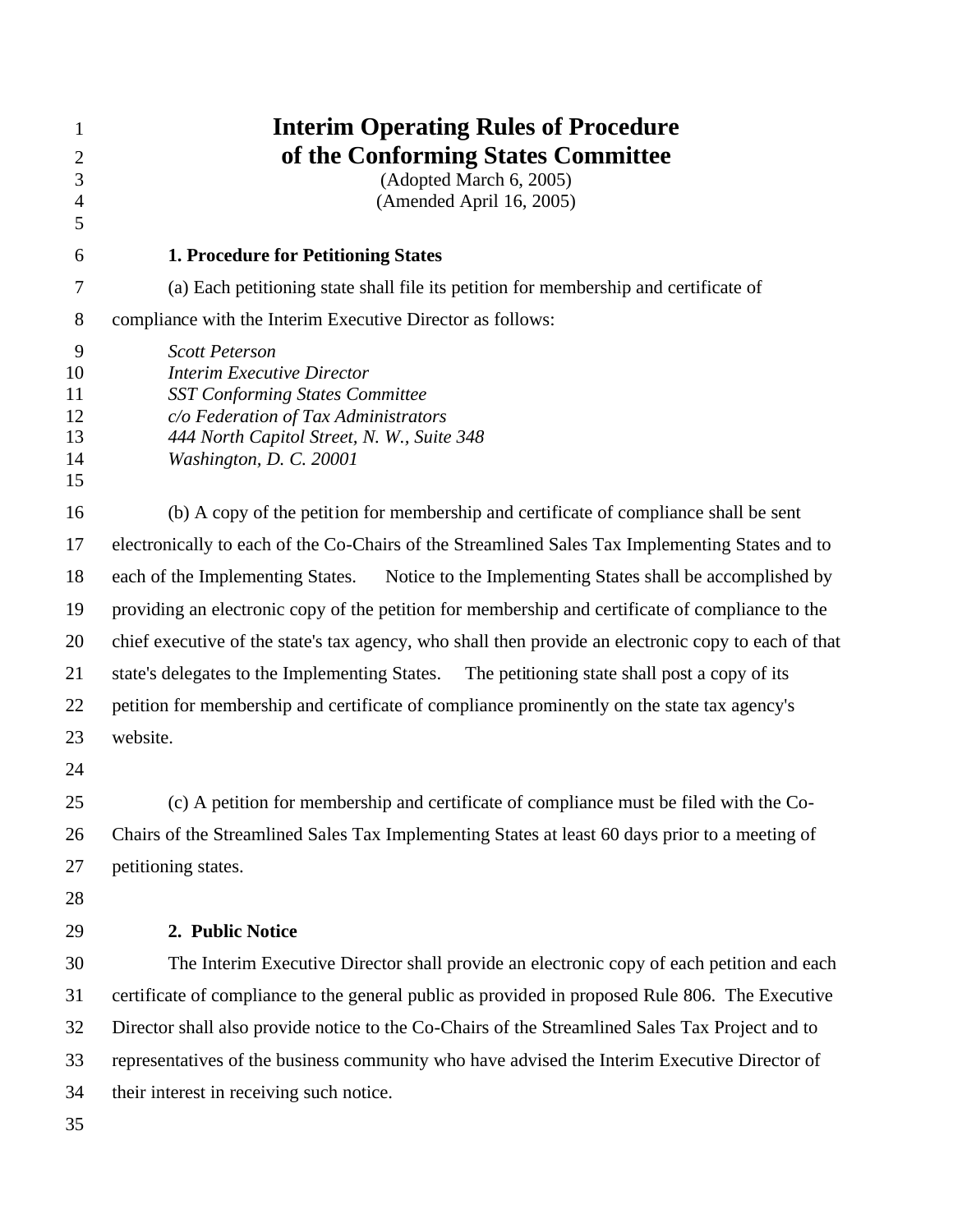## **3. Public Comment**

 (a) In order to be considered at a meeting of Petitioning States, comments related to a state's petition for membership and certificate of compliance shall be in writing and shall be filed within 30 days of the filing of a state's petition for membership or within 30 days of the adoption of the Interim Rules, whichever is later. Public comments that are not filed within 30 days of a meeting of Petitioning States shall not be considered at the meeting of Petitioning States.

 (b) Public comments shall be filed with the Co-Chairs of the Streamlined Sales Tax Implementing States, with the chief executive of the Petitioning State's tax agency, and the Interim Executive Director of the Conforming States Committee. The Interim Executive Director shall provide a copy of the comments to each of the Streamlined Sales Tax Implementing States. The comments may be filed electronically.

#### **4. Response to Public Comment**

 A state shall have 15 days from the filing date of comments to file a written response to the comments. The state's response shall be filed with the Co-Chairs of the Streamlined Sales Tax Implementing States, with the party submitting the written comment, and the Interim Executive Director of the Conforming States Committee. The Interim Executive Director shall provide a copy of the response to each of the Streamlined Sales Tax Implementing States. The response may be filed electronically.

- 
- **5. Timely Filing**

 For purposes of these rules, the filing date shall be deemed to be: (a) the date an electronic mail communication is sent; (b) the date of a facsimile transmission; (c) the date it is sent via private delivery service; or (d) the postmark date of first class mail, whichever is earlier 

## **6. Meeting of Petitioning States**

 (a) The Co-Chairs of the Implementing States shall schedule a meeting of Petitioning States to be held at least 60 days after receiving petitions from at least ten states comprising at least twenty percent of the total population, as determined by the 2000 Federal census, of all states imposing a state sales tax.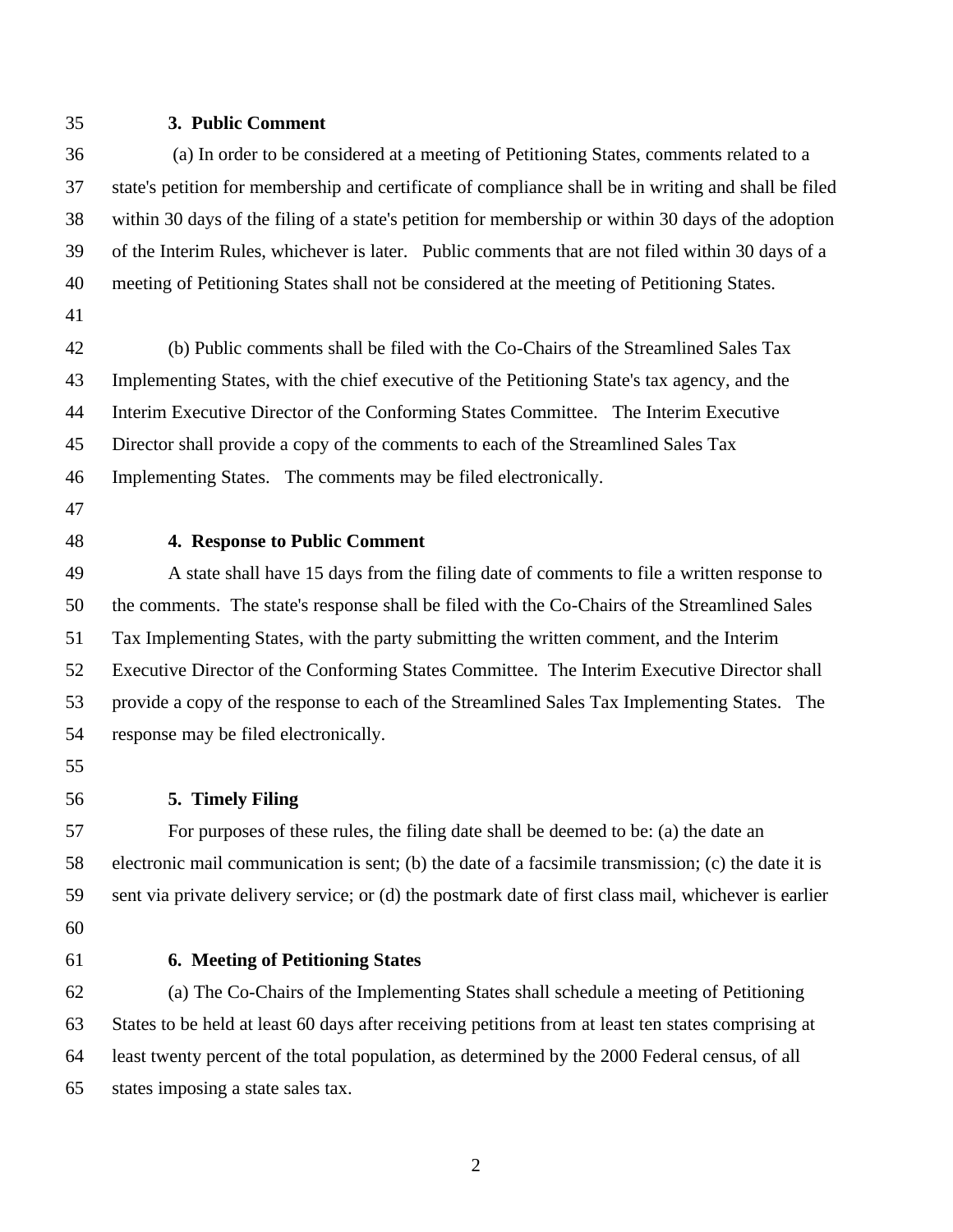(b) The Co-Chairs of the Implementing States shall schedule a public hearing as a part of the meeting of the petitioning states. Testimony may be given in person or via telephone hookup. Following the public hearing, the vote on the each Petitioning State's membership petition shall be taken. Both the public hearing and vote on a state's petition for compliance must occur in an open meeting convened in accordance with proposed Rule 807.1.

 (c) Any person that desires to present oral testimony at the meeting of Petitioning States shall advise the Co-Chairs of the Implementing States in writing at least 15 days prior to the meeting of Petitioning States. The Co-Chairs may limit total public testimony to a reasonable time, not to be less than 15 minutes on any Petitioning State.

 (d) Any Implementing State has the right to make oral comments to the extent it deems appropriate, subject only to a motion by the other Petitioning States to cut off debate.

- 
- 

#### **7. Compliance Review Committee**

 The Conforming States shall appoint a Compliance Review Committee which shall have the responsibility to manage the process of reviewing petitions for membership prior to the establishment of the Governing Board. The purpose of the Compliance Review Committee shall be to review each petition for membership and certificate of compliance and to review any public comments related thereto; to determine if the state has followed the procedural requirements for filing; and to identify potential issues of noncompliance. The Compliance Review Committee shall provide input to the Petitioning States regarding compliance of each state and shall present its report at the meeting of Petitioning States. All meetings of the committee, whether in person or by telephone, shall be open to the public, and advance notice of meetings shall be given.

# **8. Petition Fee**

Each state that files a petition for membership, whether as a full member or as an associate member, shall submit a petition fee in the amount of \$20,000 to the Interim Executive Director not later than five business days after the initial meeting of the Petitioning States. Petitions submitted subsequent to the initial meeting, but prior to the effective date of the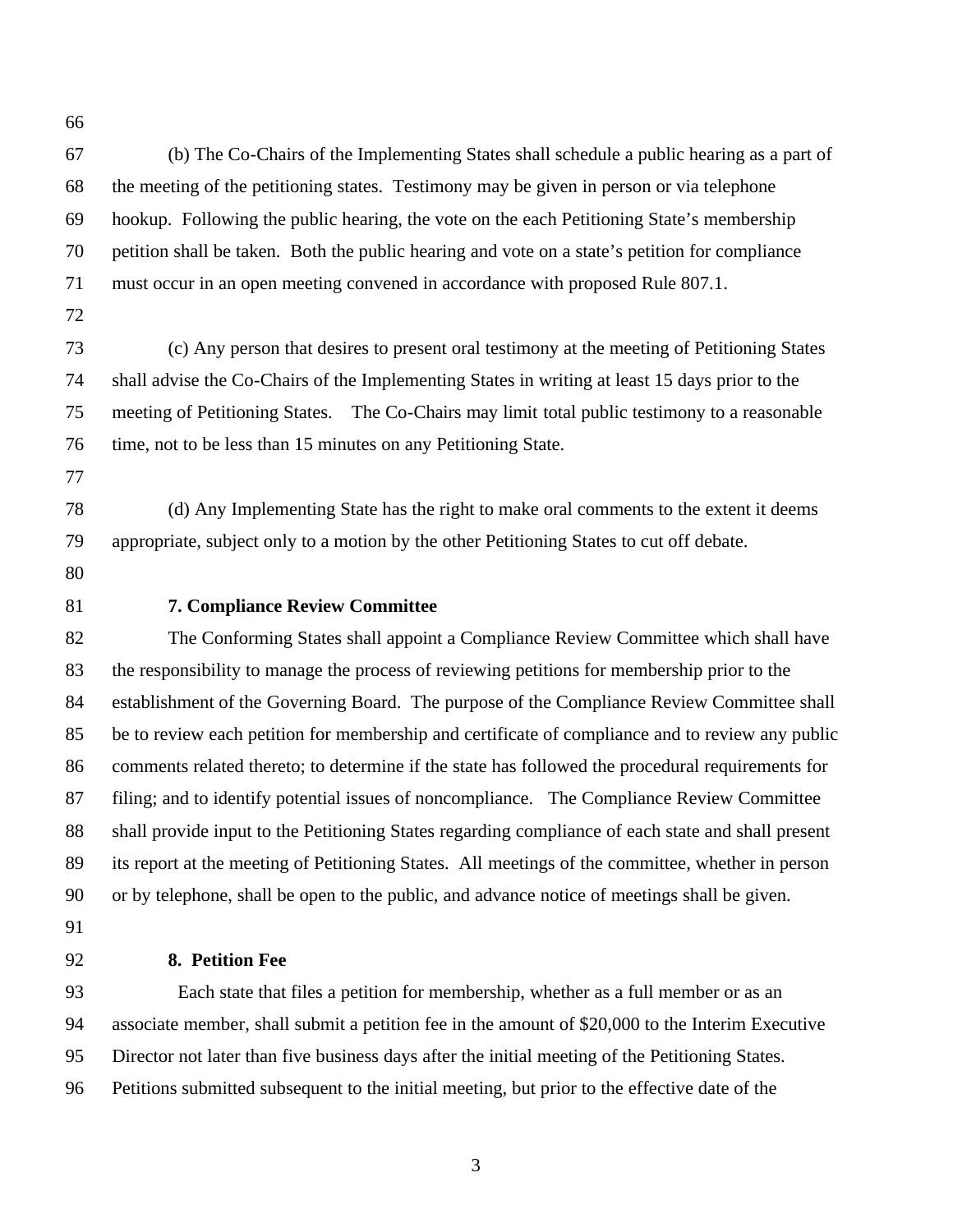Agreement, shall be accompanied by the \$20,000 petition fee. This amount shall be held in escrow pending the date on which a sufficient number of states have either been found to be in substantial compliance with the Agreement or have been found to be an associate member pursuant to Section 704. In the event an insufficient number of states are granted either full or associate membership at the meeting of Petitioning States the petition fee will be refunded to the States. If an individual state is not granted either full or associate membership, the petition fee will be refunded to the State. When the Agreement becomes effective and the State is granted either full or associate membership to the Agreement, the fee may be applied as a dollar-for- dollar credit against any future dues imposed by the Governing Board and payable by that state. Notwithstanding the foregoing, if the Agreement fails to become effective at the meeting of Petitioning States but the effective date appears to the Co-Chairs of the Implementing States to be within 90 days of that date, the Petitioning States shall, by majority vote, have the discretion to delay the refunding of dues to the states for that time period.

- 
- 

## **9. Procedure for Post-Petitioning States Period**

 (a) Interim Nominating Committee. The Conforming States Committee shall serve as the Nominating Committee to present the first single slate of Officers and Directors to the Governing Board and a multiple slate for members of the Nominating Committee as described in the proposed Bylaws.

 (b) Executive Director Search. The Petitioning States shall name a four-member panel to conduct a search for an Executive Director and present qualified candidates to the Executive Committee of the Governing Board when it is formed. The Executive Committee will make the final selection.

 (c) Formation of the Governing Board. The Petitioning States will meet on the Effective Date of the Agreement and form the Governing Board by adopting the Bylaws developed by the Conforming States Committee. The Governing Board, after its formation, shall elect its Officers and Directors and a Nominating Committee of 8 persons at the first Annual Meeting from a multiple slate of nominees representative of the Member States as described in Article Seven of